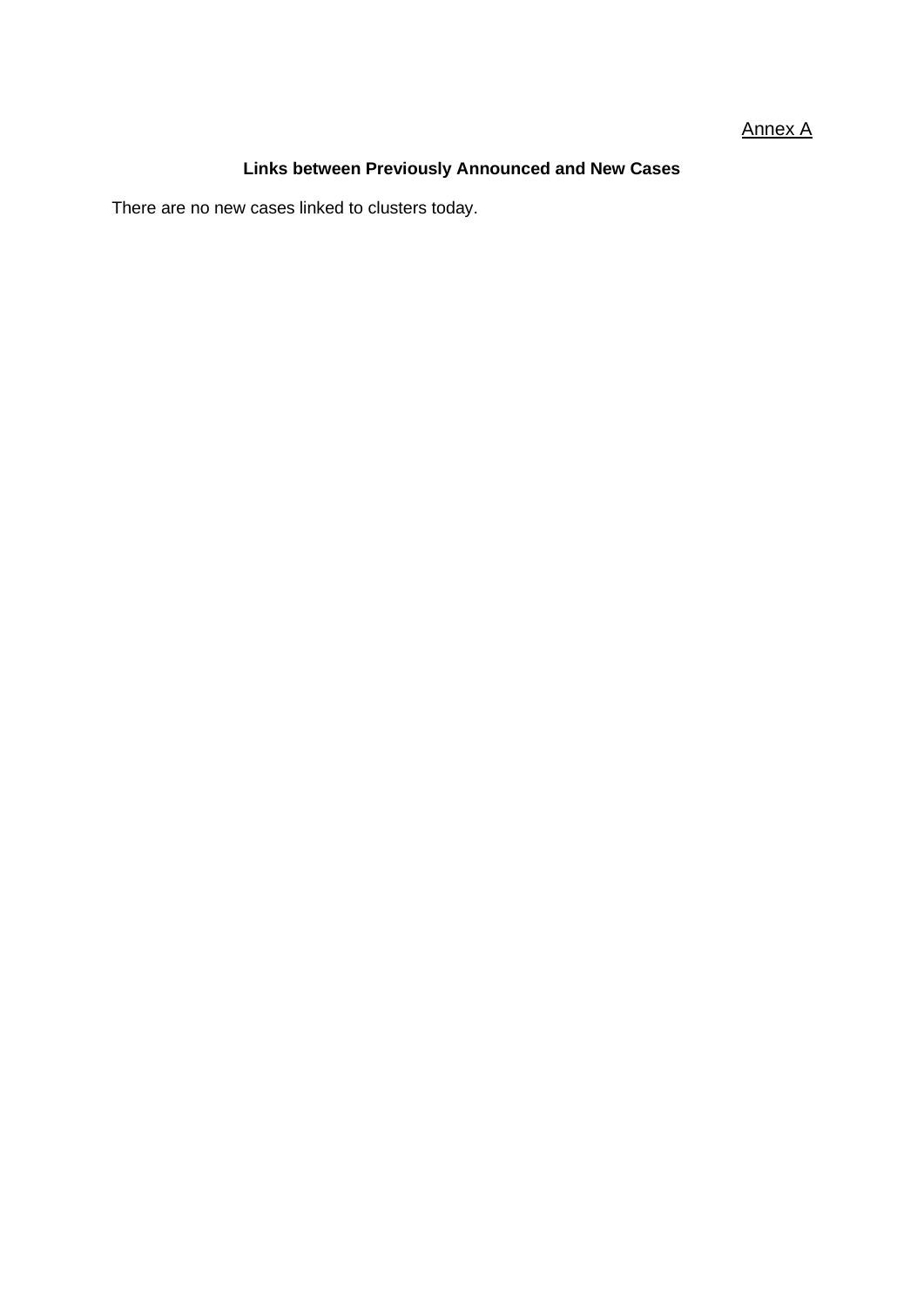#### <u>Annex B1</u>

# **Summary of Imported Cases**

|                       | Number<br>Case | Date of<br>Confirmation | <b>Onset date</b> | (years)<br>Age | Gender       | Nationality                         | <b>Travel History</b> | Exposure | Links | Cluster |
|-----------------------|----------------|-------------------------|-------------------|----------------|--------------|-------------------------------------|-----------------------|----------|-------|---------|
| $\tilde{\phantom{a}}$ | 58761          | 26 Dec                  | 25 Dec            | 37             | $\mathsf{F}$ | Indonesia<br>(Work Permit holder)   | Indonesia             | Imported |       |         |
| $\tilde{\phantom{a}}$ | 58762          | 26 Dec                  | Asymptomatic      | 23             | F            | Malaysia<br>(Work Permit holder)    | Malaysia              | Imported |       |         |
| $\tilde{\phantom{a}}$ | 58763          | 26 Dec                  | Asymptomatic      | 33             | M            | <b>PR</b>                           | <b>Ukraine</b>        | Imported |       |         |
| $\tilde{\phantom{a}}$ | 58764          | 26 Dec                  | Asymptomatic      | 48             | F            | Philippines<br>(Work Permit holder) | Philippines           | Imported |       |         |
| $\tilde{\phantom{a}}$ | 58765          | 26 Dec                  | Asymptomatic      | 38             | $\mathsf{F}$ | Indonesia<br>(Work Permit holder)   | Indonesia             | Imported |       |         |

Case s marked (~) had already been placed on Stay -Home Notice upon arrival in Singapore .